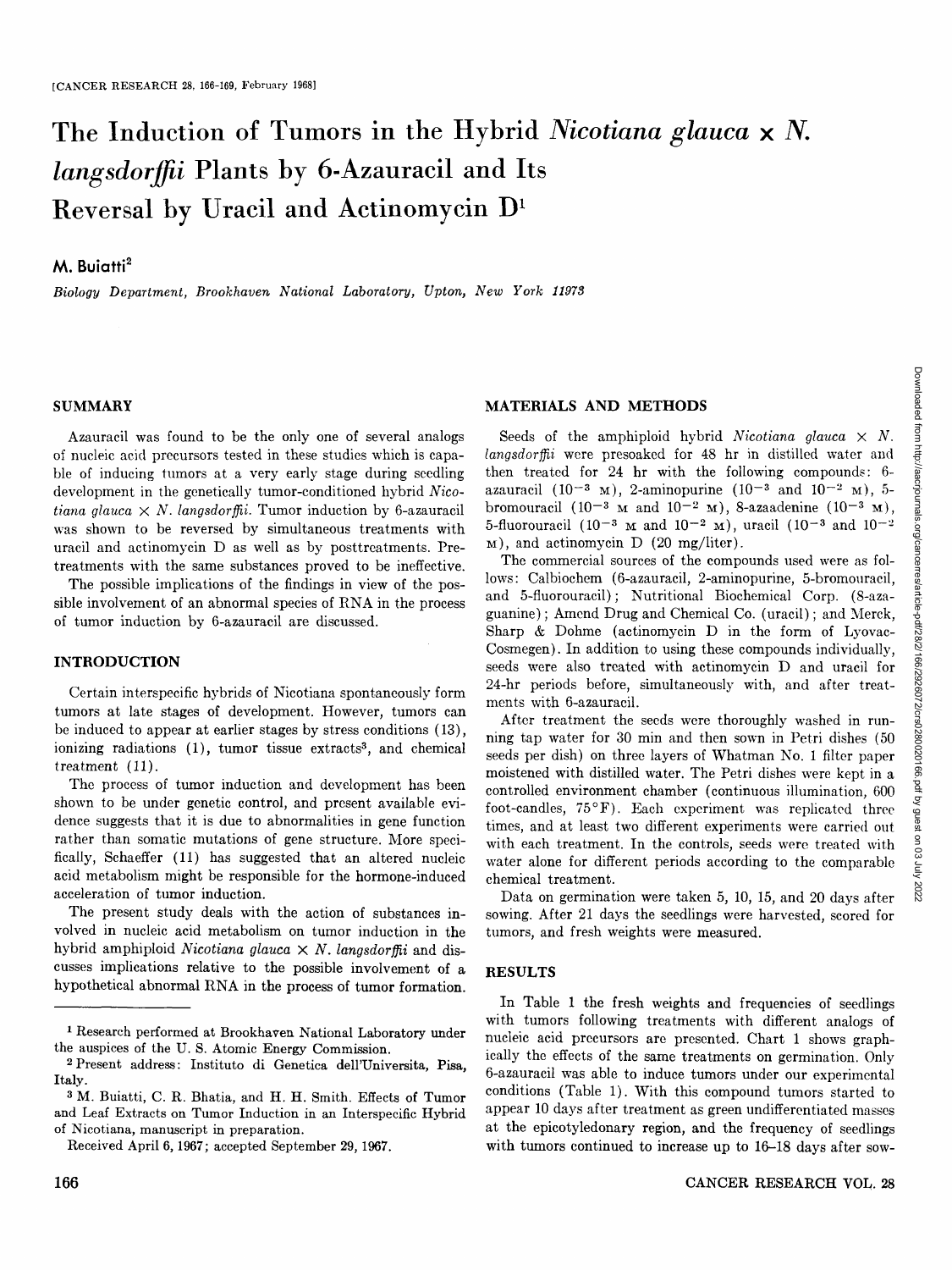|                  | Table 1                                                                |                                                                      |  |
|------------------|------------------------------------------------------------------------|----------------------------------------------------------------------|--|
| <b>Treatment</b> | Average fresh weight of<br>3 seedlings 21 days<br>after treatment (mg) | Percentage of seedlings<br>showing tumors 20 days<br>after treatment |  |
| Control          | $7.28 \pm 1.5$                                                         | 0.00                                                                 |  |
| 8-Azaadenine     | $5.64 \pm 0.8$                                                         | 0.00                                                                 |  |
| 6-Azauracil      | $5.03 \pm 0.7$                                                         | $55.86 \pm 0.40$                                                     |  |
| 2-Aminopurine    | $7.11 \pm 0.5$                                                         | 0.00                                                                 |  |
| 5-Bromouracil    | $9.08 + 2.1$                                                           | 0.00                                                                 |  |

Fresh weight frequency of tumors in seedlings of the amphiploid *Nicotiana glauca*  $\times$  *N. langsdorffii* treated with analogs of nucleic acid precursors.

ing. No tumors were observed in control seedlings, under our conditions, for periods up to 45 days after sowing. Also, when seeds of different genotypes *(Nicotiana glauca, Nicotiana tabacum,* and a mutant of the *Nicotiana glauca*  $\times$  *N. langsdorffii* amphiploid hybrid which does not produce tumors) were subjected to 6-azauracil treatment, no tumors were observed. Hence, a tumor-conditioned genotype seems to be a prerequisite for 6-azauracil action. Particularly interesting in this respect is the lack of tumor formation following 6-azauracil treatment in the nontumorous mutant. According to recent evidence, this



Chart 1. Effect of base analogs on germination of *Nicotiana*   $glauca \times N.$  *langsdorffii.* 

genotype is apparently intermediate, as far as tumor conditioning is concerned, between the parent species and the tumorous hybrid.<sup>3</sup>

As shown in Chart 1, inhibition of germination occurred following treatment with 6-azauracil, with 8-azaadenine, and with 5-fluorouracil when given in combination with uracil. Fluorouracil alone showed a slight but statistically significant increase in germination, a phenomenon which is presently under investigation.

Neither 2-aminopurine nor 5-bromouracil showed any statistically significant effect on our material. This is in accordance with the lack of effect on similar material of another analog of DNA precursors, 5-iododeoxyuridine, shown by Schaeffer (11). It should be pointed out, however, that the possibility of permeability factors playing a decisive role in our case cannot, at present, be excluded.

As shown in Table 1, seedling growth (as measured by seedling fresh weight 21 days after treatment) was inhibited by 6-azauracil and, to a lesser extent, by 8-azaadenine. With 6-azauraeil treatment, however, only those seedlings showing tumors had fresh weights lower than the control. This reduction in growth was mainly attributed, therefore, to the process of tumor formation *per se.* In general, inhibition of growth was more evident at early stages of development, as measured by seed germination, than at later stages, as measured by seedling weight. This demonstrated the ability of the seedlings to recover from the general growth inhibition induced during the brief seed treatments with analogs of nucleic acid precursors.

In an effort to clarify the mode of action of 6-azauracil in the process of tumor induction, a series of treatments in which this compound was combined with uracil and actinomycin D [known to inhibit DNA-primed RNA synthesis (3)] was designated as follows: (a) 24-hr treatment with  $10^{-3}$  M azauracil in combination with either  $10^{-2}$  M uracil or 20 mg/liter actinomycin D; (b) 24-hr treatment with  $10^{-3}$  M azauracil followed by a 24-hr posttreatment with uracil or actinomycin D at the above concentrations; and  $(c)$  24-hr treatment with either uracil or actinomycin D at the above concentrations followed by a 24-hr posttreatment with 6-azauracil  $10^{-3}$  M. The results of such experiments are shown in Charts 2 and 3 and in Table 2.

As shown in Chart 2, uracil is able to partially reverse the germination inhibition (as shown by the data taken 5 days after treatment) when given at the same time as or after 6-azauracil treatment. Also, tumor induction by 6-azauracit

|                              |                         | rapie z                                                               |                                                                                  |                                                                                  |
|------------------------------|-------------------------|-----------------------------------------------------------------------|----------------------------------------------------------------------------------|----------------------------------------------------------------------------------|
|                              | Azauracil $(10^{-3}$ M) | Azauracil $(10^{-3}$ M)<br>$+$ uracil (10-2 M)                        | Azauracil $(10^{-3}$ M)<br>followed by<br>uracil $(10^{-2} M)$                   | Uracil $(10^{-2}$ M)<br>followed by<br>azauracil $(10-3$ M)                      |
| $\%$ Seedling<br>with tumors | $55.98 \pm 0.40$        | $10.19 \pm 2.48$                                                      | $11.06 \pm 3.04$                                                                 | $45.20 \pm 5.89$                                                                 |
|                              | Azauracil $(10^{-3}$ M) | Azauracil $(10^{-3}$ M)<br>$+$ actinomycin<br>$(20 \text{ mg/liter})$ | Azauracil $(10^{-3}$ M)<br>followed by<br>actinomycin<br>$(20 \text{ mg/liter})$ | Actinomycin<br>$(20 \text{ mg/liter})$<br>followed by<br>azauracil $(10^{-3}$ M) |
| $%$ Seedling<br>with tumors  | $55.98 \pm 0.40$        | $16.51 \pm 1.54$                                                      | $2.68 \pm 0.32$                                                                  | $55.12 \pm 7.20$                                                                 |

 $T<sub>1</sub>$ 

Effect of 6-azauracil on tumor formation and the influence of combined treatments with uracil and actinomycin D.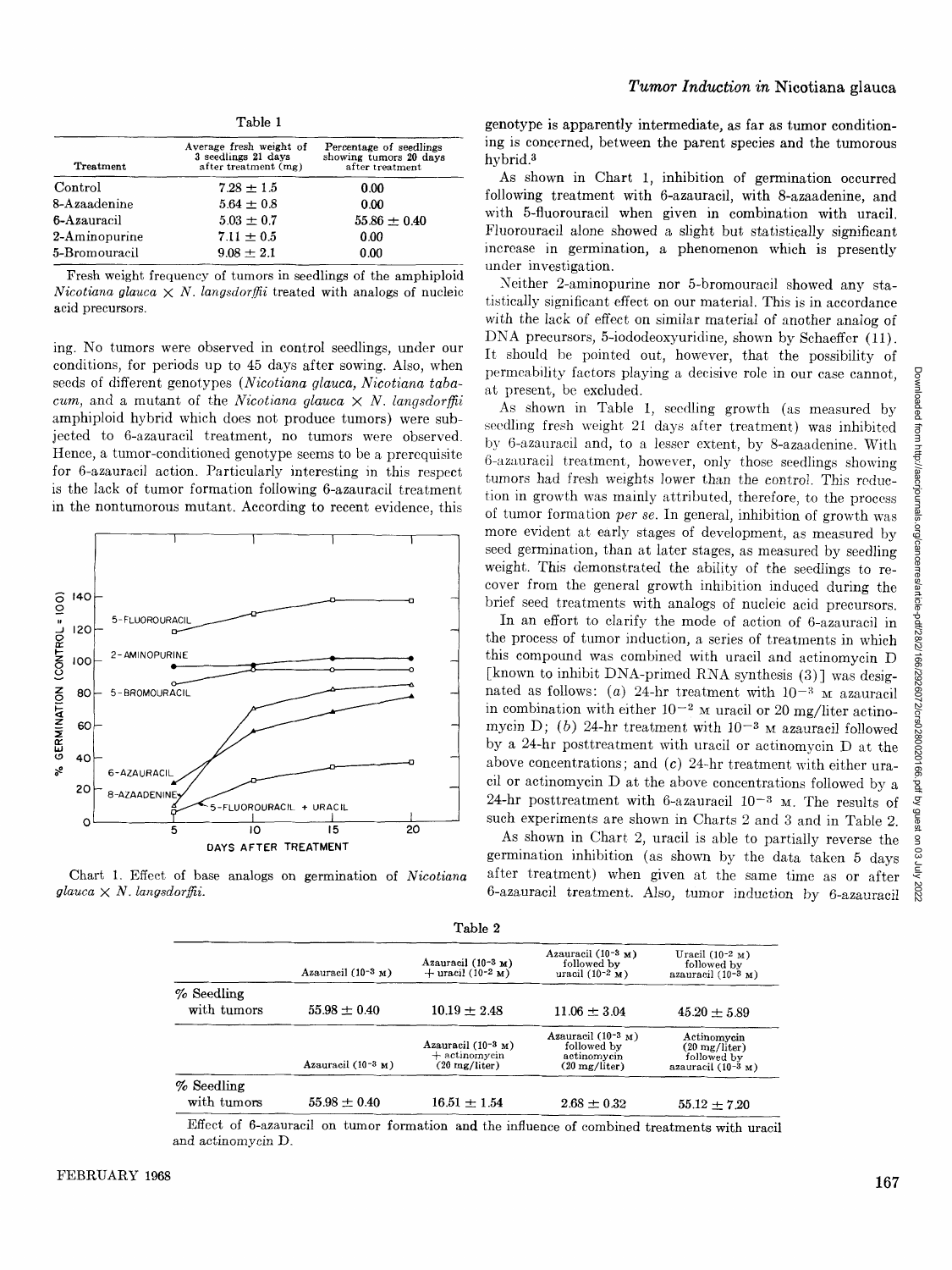

Chart 2. Effect of uracil on germination inhibition induced by 6-azauracil in Nicotiana glauca  $\times$  N. langsdorffii.



Chart 3. Effect of actinomycin D on germination inhibition induced by 6-azauracil in Nicotiana glauca  $\times N$ . langsdorffii.

was reduced by approximately 80% by the same uracil treatments (Table 2). The reversal of azauracil-induced growth inhibition and tumor formation by uracil posttreatment rules out the possibility that uracil might be acting simply on 6azauracil absorption into the seeds and suggests a subsequent competitive function.

As evident from Chart 3 and Table 2, actinomycin D, while having only a slight inhibitory effect on germination, when given alone not only failed to revert the germination inhibition induced by 6-azauracil, but, enhanced it, particularly when given as a pretreatment.

On the other hand, tumor induction, although not affected by pretreatment, was strikingly reduced when actinomycin was given together with 6-azauracil, and almost completely suppressed when the inhibitor was used as a posttreatment.

## **DISCUSSION**

6-Azauracil has been shown to inhibit RNA synthesis by affecting orotidylic acid decarboxylase in normal and leukemic animal cells  $(2, 4)$  and in cocklebur leaf discs  $(9)$ . Moreover, it has been shown to be incorporated in RNA in Arabidopsis (G. P. Rédei, personal communication) and cocklebur (10). Incorporation into RNA has been suggested as the possible cause for the phenotypic reversion of a variegated mutant in Arabidopsis (G. P. Rédei, personal communication). A further morphogenetic effect on fern gametophyte differentiation has also been reported (8). Other analogs of nucleic acid precursors are known to be carcinogenic in mammals and to stimulate tumor growth in genetic hybrids of Nicotiana (14). Thiouracil was shown to induce thyroid tumors in rats (7), and low dosages of 5-fluorouracil and 5-mercaptouracil were shown to stimulate tumor growth when included in the growth medium for plants of the hybrid Nicotiana glauca  $\times N$ . langsdorffii (14). In studies on animal tumors, increasing evidence pointing to an involvement of abnormalities in RNA synthesis during the process of tumor induction is being accumulated. Kidson and Kirby (5) have shown altered patterns of messenger RNA synthesis during carcinogenesis by 4'-fluoro-4-dimethylaminoazobenzene. Binding of another carcinogen (2-acetylaminofluorene) to rat liver ribonucleic acid has also been repeatedly shown  $(6)$  and actinomycin D has been proven to inhibit induced carcinogenesis. Our experiments on genetic tumors show that an analog of uracil, known to be incorporated into RNA (G. P. Rédei, personal communication; and Ref. 10), is able to induce tumor formation in seedlings of the amphiploid Nicotiana glauca  $\times N$ . langsdorffii.

This process is inhibited by simultaneous treatment and posttreatment with either uracil or actinomycin D. It seems reasonable to hypothesize that uracil exerts its action through competitive inhibition of the azauracil effect. A possible effect on absorption seems to be ruled out by the efficiency of uracil posttreatment. On the other hand, actinomycin D is supposed to inhibit DNA-primed RNA synthesis (3); we can then postulate as a working hypothesis that in our case actinomycin D is able to revert the induction of tumors by azauracil by inhibiting either the synthesis of an azauracil-containing abnormal RNA or the formation of a "tumorous" RNA in consequence of the action of azauracil on RNA synthesis. The latter hypothesis could be supported by the fact that actinomycin D is most active when given as a posttreatment. It is clear, however, that more detailed data are needed on the time-course of actinomycin action and on the effect of 6-azauracil on RNA synthesis in our experimental system. The overall impression of the data obtained to date, that RNA metabolism rather than DNA metabolism is involved, suggests that alterations in gene function rather than gene structure, such as somatic mutations, are necessary for tumor induction in genetically tumorconditioned hybrids of Nicotiana. This notion is also supported by the great variation observed between electrophoretic patterns of protein from normal and tumorous tissues (C. R. Bhatia, M. Buiatti, and H. H. Smith. Electrophoretic Variation in Proteins and Enzymes of the Tumor Forming Hybrid Nicotiana glauca  $\times$  N. langsdorffii and Its Parent Species. manuscript in preparation).

#### **ACKNOWLEDGMENTS**

Thanks are due to Dr. H. H. Smith for continuous encourage-